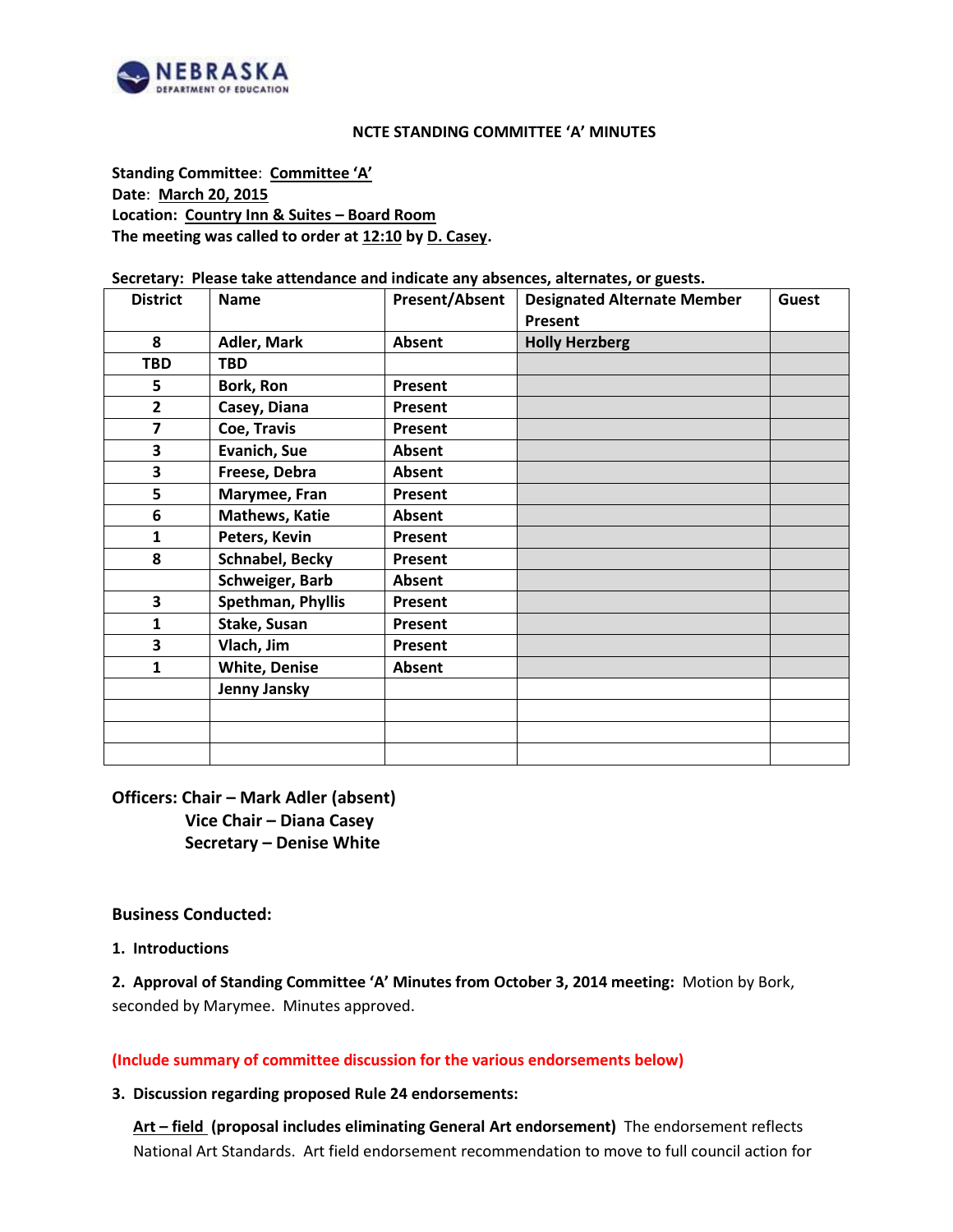

final reading at the Second General Session– motion by Coe, seconded by Spethman. Motion approved.

# **Music – field** No discussion

# **Vocal Music – subject (proposal includes eliminating Instrumental Music endorsement)** No discussion

# **Middle Level – field (new name: formerly called Middle Grades)**

Middle Level Discussion in General: There were two schools of thought on the endorsement. There were some questions about including grade 5, but that does reflect some of the practices in the state. Discussion followed. Supplemental may be an issue for institutions who are in a position to provide candidates that are qualified. Rural schools many times have to spread teachers over many grade levels. Concerns about grade 9—curriculum is accelerated and the teachers may not be prepared to teach grade 9. Curriculum is becoming more complicated and instruction is "stepped up." Teachers need a solid foundation. On the other hand, Grade 9 might provide for more flexibility for schools to meet the changing needs of students. What is the fallout if students in  $5<sup>th</sup>$  grade do not have the foundations (i.e., STEM)?

**Middle Level – supplemental (proposed new endorsement)** It may be difficult to add it to Elementary. To add it to Secondary, the depth of content is already there. The content is not here. Could a secondary history teacher actually be qualified to teach grade 5?

As a committee, there was a strong preference to remove grade 9 from the Middle Level language.

As a committee, there was a discussion about the supplemental content, the efficacy of adding this to Elementary or Secondary endorsements, and the difficulty in preparing quality teachers with the high demands of the profession.

*ACTION ITEM:* Recommendation to move Art field endorsement to full council action for final reading at the Second General Session.

# **Please include summary of committee discussions for number 4 – 8 below in the space provided—written notes on these topics are needed from each committee answering each of the questions.**

#### **4. The Buffett Early Childhood Institute proposal discussion:**

#### **a. What is the consensus of the committee (approve or disapprove) and why?**

This is a difficult question to answer at this time. More information or time may be needed. Can this be applied to all areas, small and large? There was concern about getting a certificate out of an associates degree. We don't accept community college preparation as part of certification. This was a huge concern for the committee. Is this a DHHS issue or a teacher certification issue? Profit vs. non-profit? Faith-based? How do we move people to highly qualified?

We are not clear on what the proposal actually is at this time.

Discussion about early childhood needs to be an accelerated discussion—as soon as August 2015. What is the minimum standard a college would accept for an Early Childhood Permit?